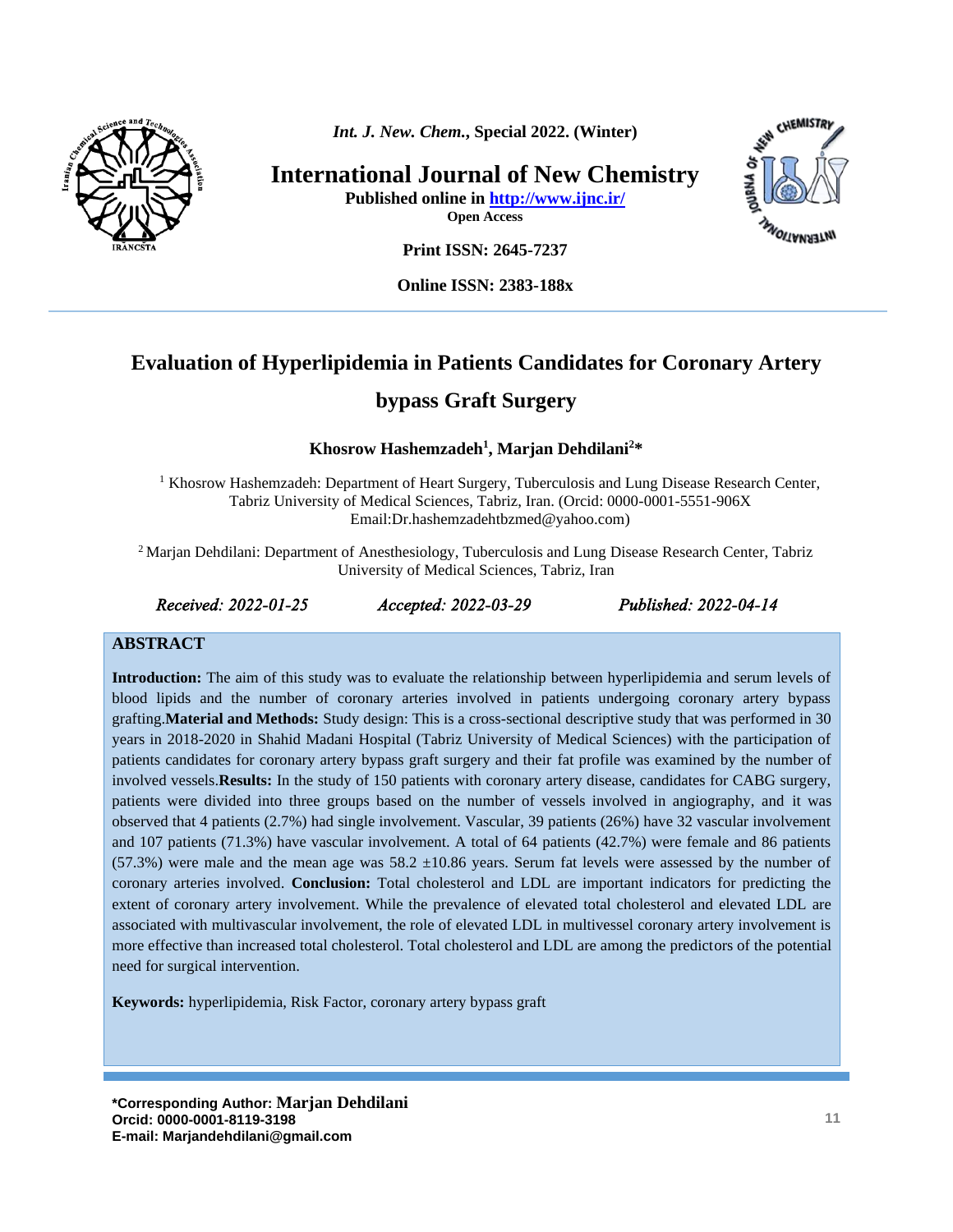# **Introduction**

Hyperlipidemia is a known risk factor for coronary artery disease and the progression of atherosclerosis, and an increase in some types of plasma fats has been shown to exacerbate atherosclerotic involvement of the coronary arteries [1]. There are different types of plasma fats, and among them, low-density lipoprotein (LDL) lipids have been directly and closely related to coronary artery disease, and high-density lipoproteins (HDL) are one of the strongest protective factors. Is the cause of atherosclerosis. Recent evidence suggests that a slight increase in glyceride levels increases the risk of coronary heart disease and accelerates coronary artery disease, as well as leading to new lesions and greater coronary artery involvement [2].The association between serum lipid levels and coronary artery disease is well known, although studies on the role of lipoproteins as indicators of the severity of coronary artery involvement are still limited. The clinical manifestations of coronary artery disease have no independent and obvious relationship with the extent of coronary artery atherosclerosis, but the severity of the obstruction and the number of vessels involved are important in patients' treatment plans [3]. Finally, it is hypothesized that if one type of serum fat predicts the degree and severity of coronary artery involvement, it can be controlled by therapeutic strategies and the need for aggressive procedures such as catheterization and stenting or the need for bypass surgery [4]. The aim of this study was to evaluate the relationship between hyperlipidemia and serum levels of blood lipids and the number of coronary arteries involved in patients undergoing coronary artery bypass grafting.

### **Material and Methods**

**Study design:** This is a cross-sectional descriptive study that was performed in 30 years in 2018-2020 in Shahid Madani Hospital (Tabriz University of Medical Sciences) with the participation of patients who are candidates for coronary artery bypass graft surgery. Sampling method was available in this study.

**Inclusion and exclusion criteria:** Inclusion criteria included consent to participate in the study, candidate for coronary artery bypass graft surgery and age over 18 years and exclusion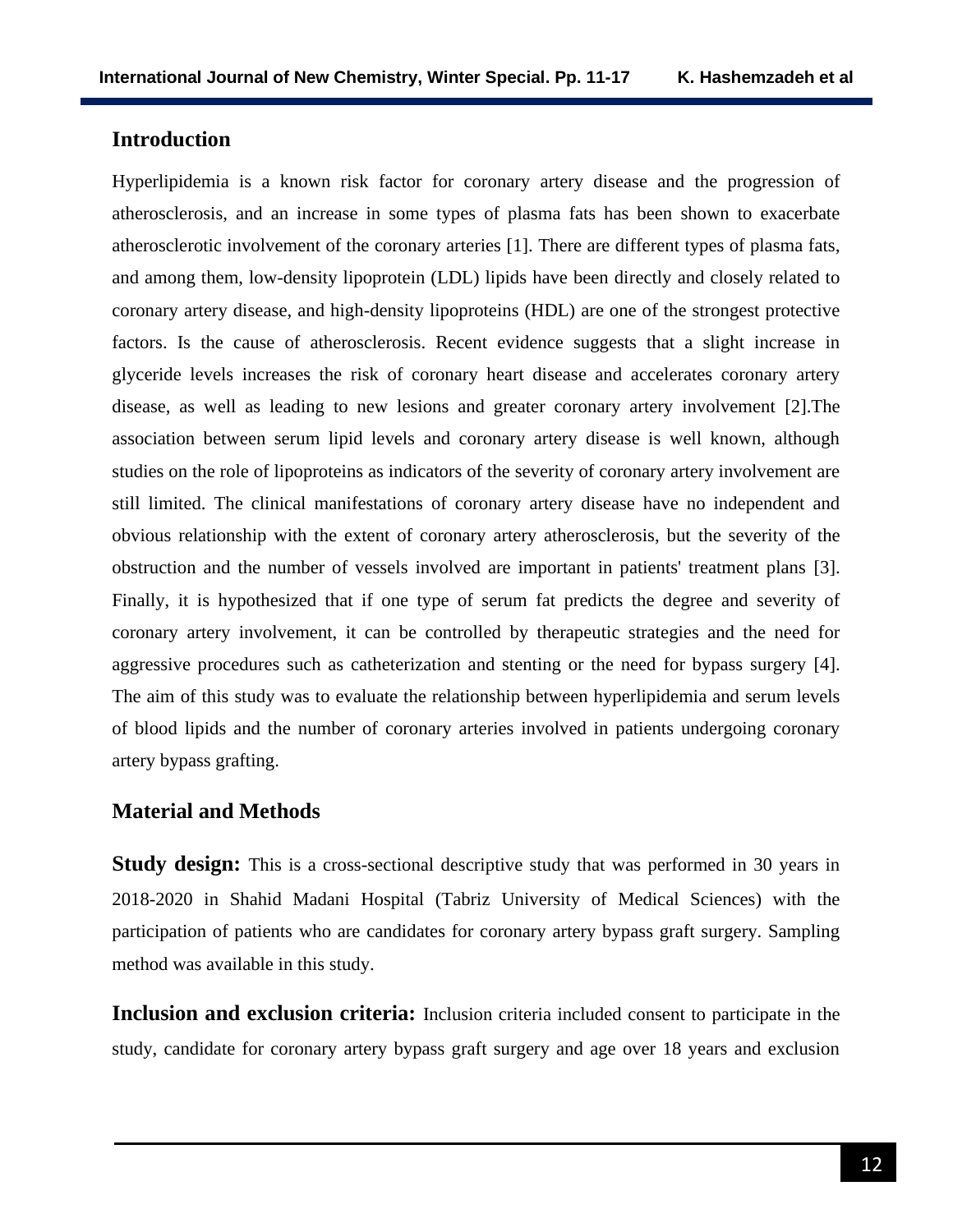criteria also included patients with a history of heart surgery, patients with congenital heart defects and death. Surgery was also one of the exclusion criteria of this study.

**Methodology:** By referring to the archives of the Open-Heart Surgery Department of Ghaem Hospital, the files of patients who underwent coronary artery bypass graft surgery in 2018 were reviewed and in addition to angiography, fat profile tests of patients were examined and then patients Based on the number of coronary arteries involved in angiography, they were divided into three groups: monovascular, bivascular and tricuspid. The prevalence of hyperlipidemia in these groups was compared to evaluate the relationship between hyperlipidemia and the number of coronary arteries involved.

**Data analysis:** After extracting the required information, the data were entered into SPSS software and data analysis and comparison in patient groups were performed using chi-square tests and analysis of variance.

**Ethical Considerations:** It is worth mentioning that the whole process of the present study was carried out after the approval and approval of the ethics committee of Tabriz University of Medical Sciences (NO: [IR.TBZMED.REC.1399.767\)](http://ethics.research.ac.ir/IR.TBZMED.REC.1399.767).

# **Results**

In the study of 150 patients with coronary artery disease, candidates for CABG surgery, patients were divided into three groups based on the number of vessels involved in angiography, and it was observed that 4 patients (2.7%) had single involvement. Vascular, 39 patients (26%) have 32 vascular involvement and 107 patients (71.3%) have vascular involvement. A total of 64 patients (42.7%) were female and 86 patients (57.3%) were male and the mean age was  $58.2 \pm 10.86$ years. Serum fat levels were assessed by the number of coronary arteries involved.

# **Discussion**

Ischemic heart disease causes more death and disability than any other disease in developed and developing countries. These diseases have imposed economic costs on society and the individual, and with the urbanization of the developing world, the prevalence of the risk factor for IHD in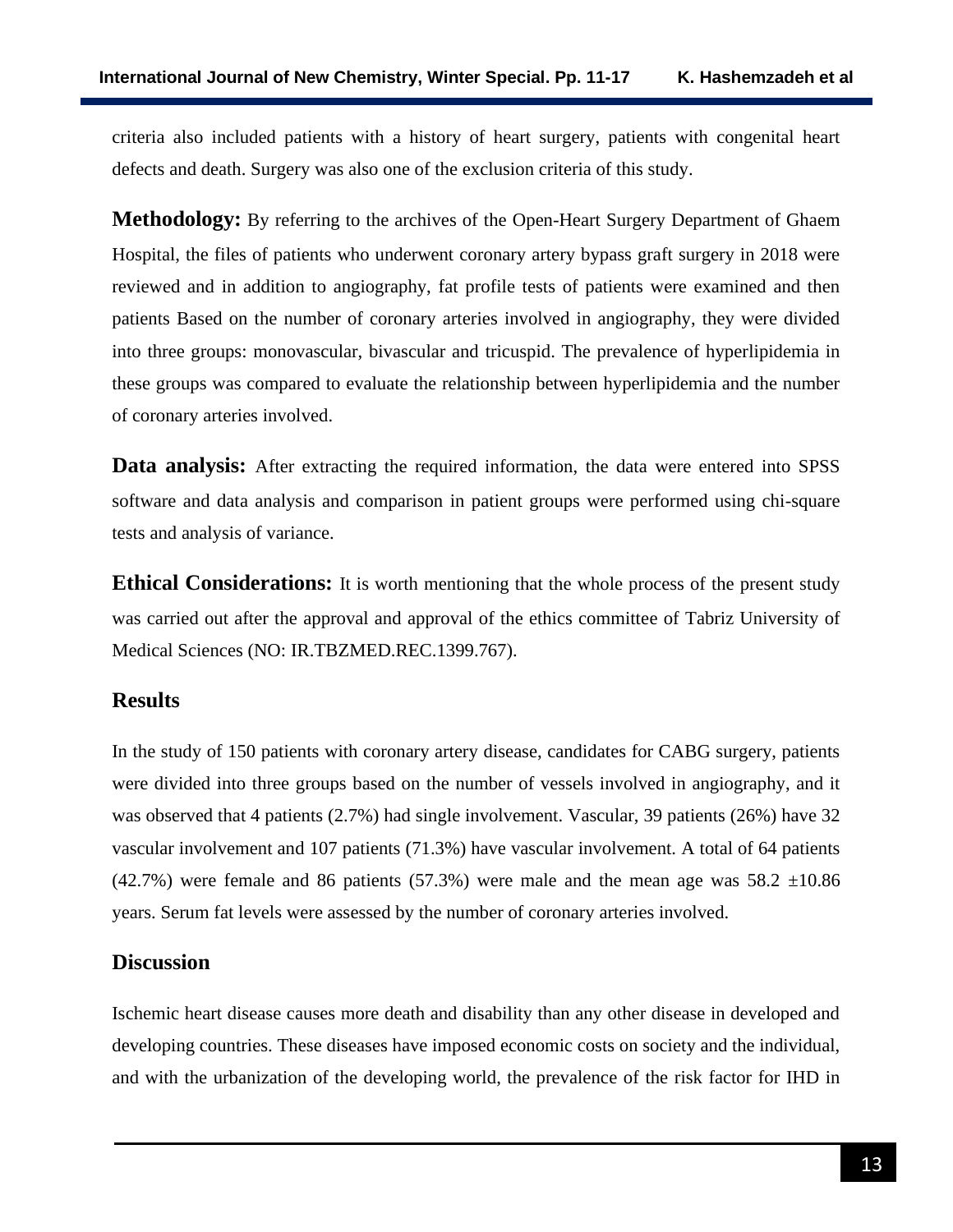these areas is increasing rapidly [5]. Widespread increases in IHD have been identified worldwide and are likely to become the most common cause of death worldwide by 2020. Also, the prevalence of this disease is increasing in our country [6]. It should be noted that several factors affect this disease, such as increased blood lipid levels, increased sugar and other risk factors, many of the risk factors that cause the disease can be prevented. For any intervention to reduce the risk factor and disease-causing factors, basic information is needed on the frequency of these risk factors in the community and patients, so this study was performed to determine the prevalence and type of hyperlipidemia in patients undergoing cardiac surgery [7]. In this study, 150 patients with coronary artery disease who were CABG candidates were divided into three groups based on the number of vessels involved in angiography: single-vessel, 2-vessel and 3 vessel involvement, and their serum fat levels were compared. Among 217 patients, single vascular involvement, 26% had 2 vascular involvement and 71.3% had 3 vascular involvement. In a study by Jin 1 and colleagues in China, 125 patients had much more single-vessel involvement, 113 had 2-vessel involvement, and 107 had 3-vessel 3-vessel involvement. In one study, among their patients, 33.4% had single-vessel involvement, 39.7% had two-vessel involvement and 27.4% had three-vessel involvement [8, 10-12]. Again, in the present study, the ratio of single-vessel involvement was much lower and CAD in our community It looks much wider and more intense. In the present study, the overall male-to-female prevalence was 86 to 64, and like other studies in all groups, especially those with multiple vascular involvement, it was male. In the Ladia study in El Salvador, the male-to-female ratio was 62 to 38. In Penalva's study in 2008, 53.2% of her patients were male [9, 13-15]. The mean age of patients in this study was 58.2 years and the mean age was lower in the group of monovascular patients, although the differences were not significant. The mean age of CABG candidate patients was 56.3 years, which was similar to the present study [10, 16-18]. In all of our study groups, they were matched in terms of sex, age, smoking, and other MI. Although these risk factors were somewhat higher in multivariate conflict groups, the differences between the groups were not significant, so the distorting effect of these factors The danger was removed [11, 19-22]. In assessing blood lipid levels by considering the cut-off point of 130 for LDL for HLD 260 for HLD 260 for triglyceride and 200 for total cholesterol, in total patients increased LDL by 7.3%, decreased HDL by 10.7%, increased TG by 8% and increased cholesterol. Tom was reported to be 6.7% [8, 23-25]. Comparing the rate of hyperlipidemia in each case in different groups according to the number of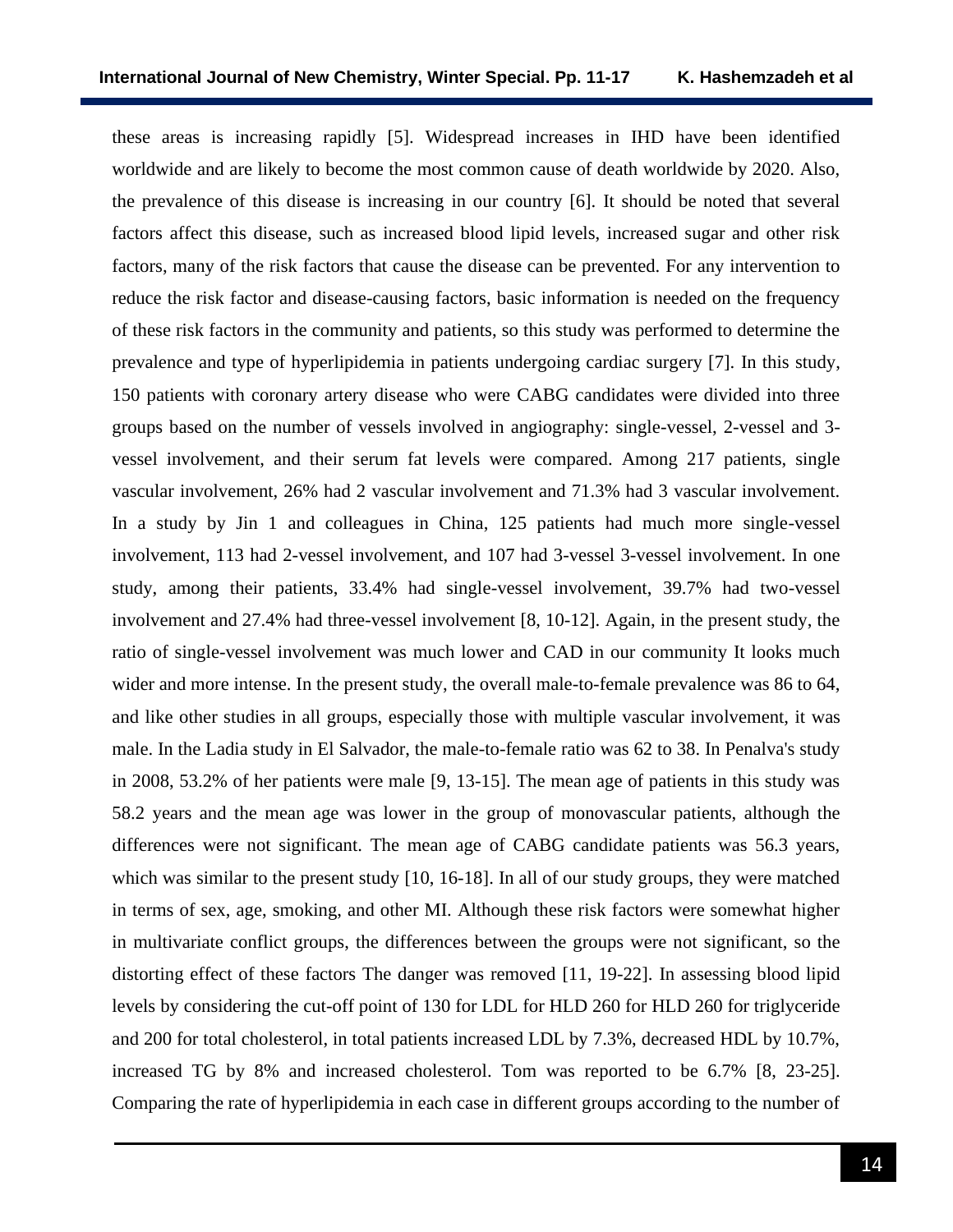vessels involved in angiography, it was observed that the prevalence of total cholesterol and LDL hyperlipidemia in multivascular patients is significantly higher than monovascular. In other studies, dyslipidemia, especially elevated cholesterol and LDL and decreased HDL, has been identified as a strong risk factor for coronary heart disease [26-28]. In one study, the ratio of total cholesterol to HDL was reported as the most important factor with the number of coronary arteries involved. In a study in El Salvador, the ratio of total cholesterol to HDL was significantly higher in patients with coronary artery disease [12, 29-31].

### **Conclusion**

Total cholesterol and LDL are important indicators for predicting the extent of coronary artery involvement. While the prevalence of elevated total cholesterol and elevated LDL are associated with multivascular involvement, the role of elevated LDL in multivessel coronary artery involvement is more effective than increased total cholesterol. Total cholesterol and LDL are among the predictors of the potential need for surgical intervention.

## **References**

- 1. E. Caliskan, D. R. De Souza, A. Boening, O. J. Liakopoulos, Y.-H. Choi, J. Pepper, C. M. Gibson, L. P. Perrault, R. K. Wolf, K.-B. Kim. Nature Reviews Cardiology., 17:155(2020)
- 2. K. Solo, S. Lavi, C. Kabali, G. N. Levine, A. Kulik, A. A. John-Baptiste, S. E. Fremes, J. Martin, J. W. Eikelboom, M. Ruel, bmj., 367(2019)
- 3. K. Hashemzadeh, M. Dehdilani, M. K. Gol, Int J Womens Health Reprod Sci., 9:69(2021)
- 4. W. Q. Ma, X. J. Sun, Y. Wang, X. Q. Han, Y. Zhu, N. F. Liu, Obesity reviews., 19:1236(2018)
- 5. W.-Q. Ma, Y. Wang, X.-J. Sun, X.-Q. Han, Y. Zhu, R. Yang, N.-F. Liu, Coronary artery disease., 30:367(2019)
- 6. M. Dehdilani, M. K. Gol, K. Hashemzadeh, Crescent Journal of Medical and Biological Sciences., 6:350(2019)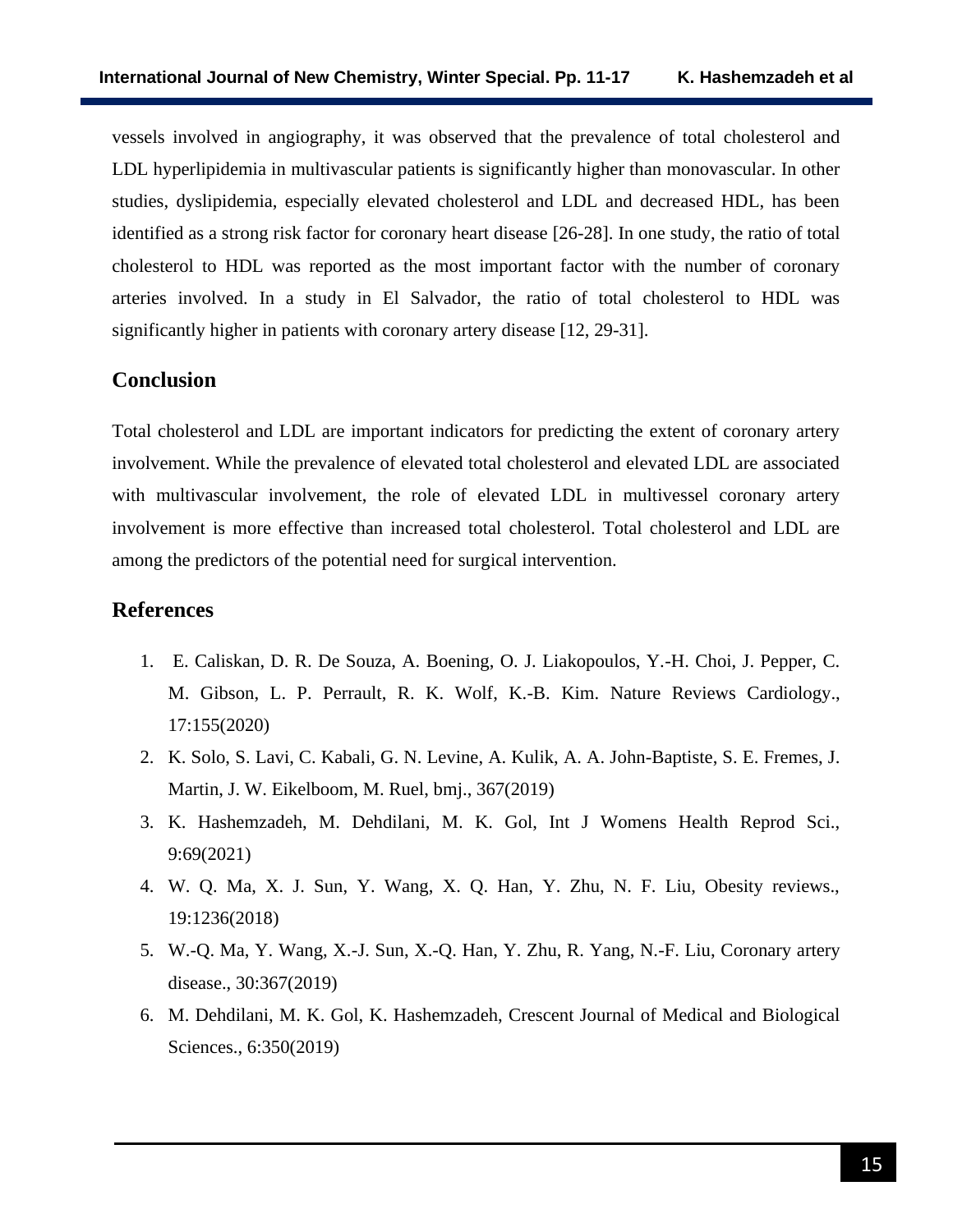- 7. M. Jannati, M. R. Navaei, L. G. Ronizi, Journal of Family Medicine and Primary Care., 8:2768(2019)
- 8. L. Melly, G. Torregrossa, T. Lee, J.-L. Jansens, J. D. Puskas, Journal of thoracic disease., 10:1960(2018)
- 9. K. Hashemzadeh, M. Dehdilani, M. K. Gol, International Journal of Women's Health and Reproduction Sciences., 8:406(2020)
- 10. N. A. Smart, G. Dieberg, N. King, Journal of the American College of Cardiology**.**, 71: 983(2018)
- 11. C. Spadaccio, U. Benedetto, Annals of cardiothoracic surgery ., 7:506(2018)
- 12. K. Hashemzadeh, M. Dehdilani, M. K. Gol, Crescent Journal of Medical and Biological Sciences., 5: 517(2019)
- 13. A. Samimi, A. Bagheri, S. Dokhani, S. Azizkhani, E. Godini, International Journal of Basic & Applied Sciences 2:291 (2013)
- 14. R. Alimoradzadeh, H. Mirmiranpour, P. Hashemi, S. Pezeshki, SS. Salehi, Journal of Neurology & Neurophysiology, 10:1 (2019)
- 15. A. Samimi, International Journal of Innovation and Applied Studies 1:1 (2012)
- 16. R. Alimoradzadeh, MA. Abbasi, F. Zabihi, H. Mirmiranpour, Iranian Journal of Ageing, 15:524 (2021)
- 17. F. Zabihi, MA. Abbasi, R. Alimoradzadeh, Annals of the Romanian Society for Cell Biology, 1: 2573 (2019)
- 18. R. Alimoradzadeh, MA. Abbasi, F. Zabihi, H. Mirmiranpour, Iranian Journal of Ageing, 15:8 (2021)
- 19. A. Samimi, Journal of Engineering in Industrial Research 2:71 (2021)
- 20. K. Ghajarzadeh, M.M. Fard, H. Alizadeh Otaghvar, S.H.R. Faiz, A. Dabbagh, M. Mohseni, S.S. Kashani, A.M.M. Fard, M.R. Alebouyeh, Annals of the Romanian Society for Cell Biology, 25:2457 (2021)
- 21. K. Ghajarzadeh, M.M. Fard, H. Alizadeh Otaghvar, S.H.R. Faiz, A. Dabbagh, M. Mohseni, S.S. Kashani, A.M.M. Fard, M.R. Alebouyeh, Annals of the Romanian Society for Cell Biology, 25:2449 (2021)
- 22. A. Samimi, International Journal of Science and Engineering Investigations (IJSEI) 1:16 (2012)